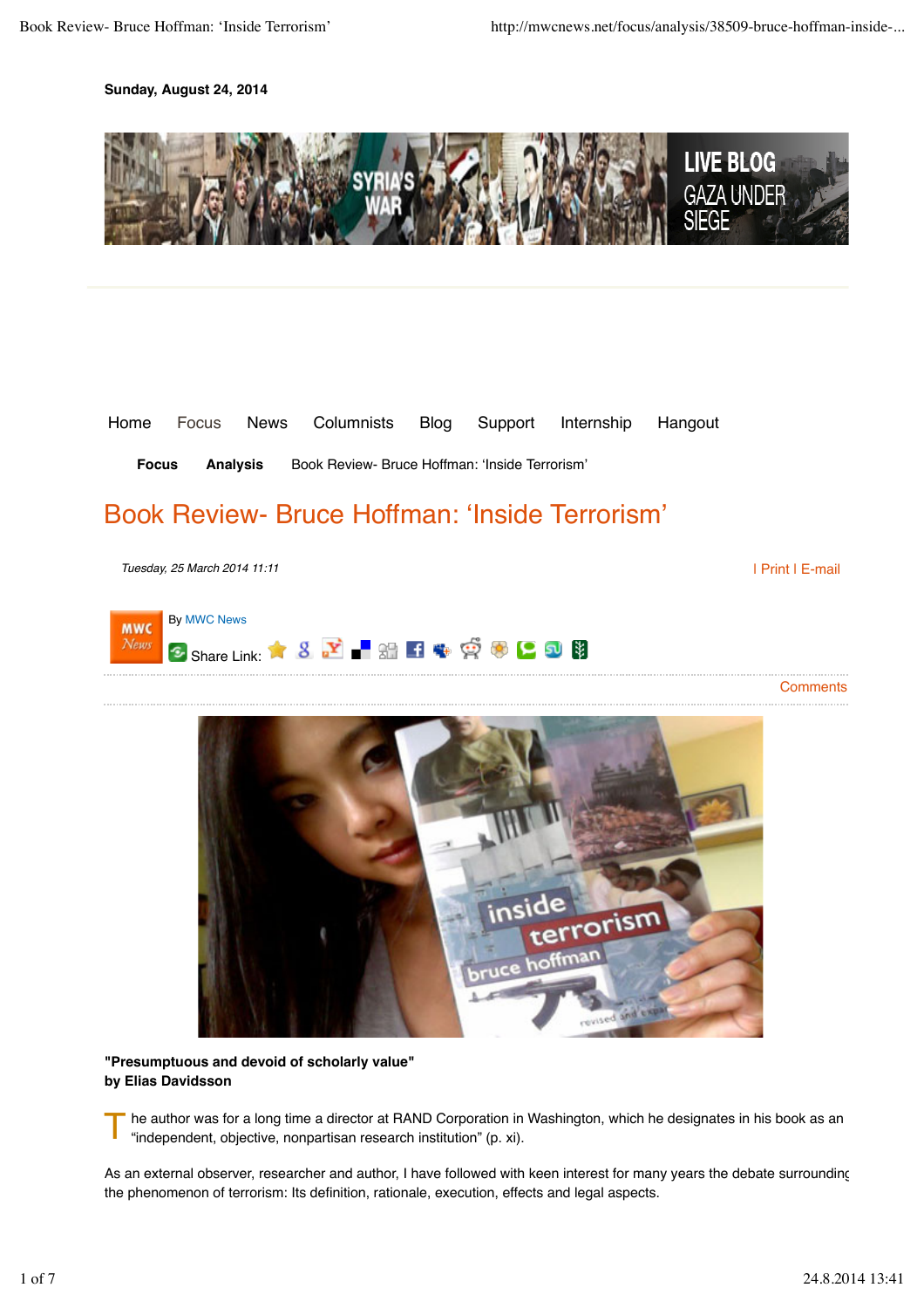# **About MWC Focus News Contact Terms & Conditions**

department in the Ministry of Education, but a propaganda institution that belongs to the Ministry of the Interior). The BpB promotes Hoffman's book (in its German translation) to German schools and universities as a textbook on terrorism. After reading that book, I spent long hours writing a detailed critical review of it in German, which is posted on the internet. I thought I had fulfilled thereby my civic duty.

Then I discovered that Bruce Hoffman was not only an author of junk science, but is periodically invited to comment on CNN, the Washington Post, the New York Times and other leading media, as an "expert" on terrorism. This discovery compelled me to share my exposure of Hoffman as a fraud with a larger audience, and particularly with unsuspecting potential buyers of his book. I do not intend, however, to provide a review of all the author's scholarly sins, as this would require a volume exceeding in size the very book in review. I will limit myself to point to a few elements that demonstrate (a) the deceptive nature of the book; and (b) its utter lack of scholarly value.

#### **(1) The deceptive appearance of erudition**

Hoffman's book (revised and expanded edition) consists of 432 pages. The author devotes no less than 45 pages to a bibliography on terrorism, a whopping 72 pages to footnotes and 18 pages for an index. This extraordinary accumulation of sources creates the outward appearance of erudition and comprehensiveness. Indeed, at first glance, one is led to believe that the author is extremely well informed and that his text is grounded on a comprehensive study of the literature Yet, one discovers soon that this impression is deceptive, for the bibliography omits major critical works on terrorism.

Thus, the author omits from his bibliography critical works on the events of 9/11, such as those by Prof. David Ray Griffin and Dr. Nafeez Mosaddeq Ahmed. Prof. Griffin's first book on 9/11 "The New Pearl Harbor: Disturbing Questions about the Bush Administration and 9/11," remains a landmark and a must for any student of these events. Dr. Ahmed, a scholar living in Ireland, deals at depth with the covert relationship between Western intelligence agencies and al-Qaeda. The same omission applies to critical studies regarding the London Underground Bombings of July 7, 2005, or to those of the Mumbai 2008 attacks. Any serious student of terrorism cannot avoid coming sooner or later across serious critical works which examine the forensics of various terrorist acts and governmental efforts to cover-up the events. I include below a short select bibliography of such works.

#### **(2) Junk science**

#### **(a) Treatment of facts.**

Good scientists are immediately recognized by the way they handle facts: They go to great pains to establish the empirical ground on which they base their theories. Before a theory is proposed, the underlying facts are tested for reliability on the base of credible sources and when doubt about a fact exists, an honest scholar will share that doubt with readers and steer clear from sweeping assertions.

True scholars are also known to treat with circumspection statements by third parties, particularly when these parties do not report their own observations but merely what they have been told or had read. True scholars do not rely on unidentified and unverifiable sources.

There would be no purpose in harping on such commonplace rules of good scholarship, were it not for Mr. Hoffman's systematic violations of these basic rules. I have stopped counting the unsubstantiated allegations made by him in his book and the number of cases where he relies on obviously dubious sources, such as on statements pronounced by a figure resembling Osama bin Laden on a video recording of dubious provenance.

#### **(b) Disregarding the two most potent types of terrorism**

The author is presented by mainstream media as an expert on terrorism, a designation that he does not dispute. Yet, from the three types of terrorism, he ignores completely the two main and most potent types: Overt state terrorism and false-flag terrorism.

Overt state terrorism refers to the overt use or threatened use of force or violence by state governments against people o property with the intention of intimidating or coercing societies or governments. Overt state terrorism includes, inter alia, carpet bombing cities, comprehensive economic sanctions, the institutionalization of arbitrary rule and mass surveillance. Actually, the very term terrorism was initially used only for state violence.

False-flag terrorism refers to what is also designated as "false-flag" or "synthetic" terrorism. False-flag operations are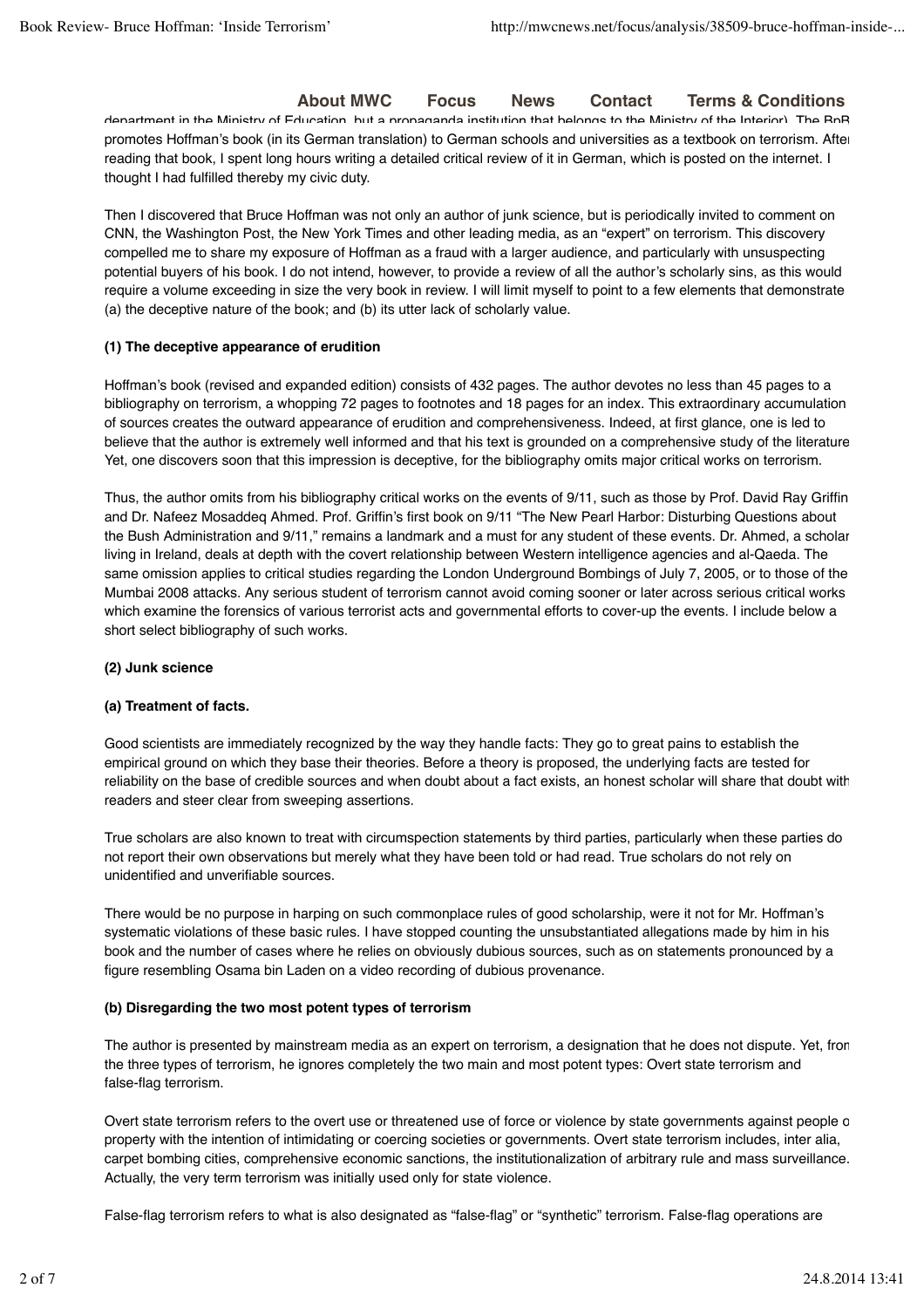carried out secretly by military or police forces with the purpose to incite a population against a particular "villain." False-flag operations are staged to appear as if they had been carried out by the "villain." Due to the need to conceal the links between the perpetrators and state agencies, such operations require a high degree of secrecy and compartmentalization and are thus very complex. Substantial efforts are typically invested in the subsequent cover-up of such operations. A classic case of false-flag terrorism was the burning of the Reichstag in Berlin in 1933, which was immediately seized by the new Nazi authorities to arrest communist and socialist leaders and establish a police state. Other well-publicized cases of false-flag terrorism include Operation Northwoods (U.S.), the Lavon Affair (Israel) and the Gladio network (West Europe). False-flag operations are thus a distinct type of terrorism that calls for a completely different analytical approach than traditional or genuine terrorism.

The author not only ignores the very existence of false-flag terrorism but attributes all probable cases of such false-flag operations to al Qaeda and to an alleged corruption of Islam. The author, thereby, not only confuses and misleads his readers, but engages in slander and contributes in his modest way to shield the true criminals of these operations.

### **(c) No assessment of terror investigations**

As terrorism is essentially a violent form of political expression, it follows that states possess vital interests in either elucidating or concealing facts surrounding specific cases of terrorism. Due to the political nature of terrorism, States are never neutral observers of such crimes. For that reason, a serious scholar will meticulously scrutinize the direction, manner and zeal of governments to investigate the crime.

States are actually duty-bound under human rights law to investigate cases of killings that occur within their jurisdictions. Such investigations must be carried out in good faith. State investigations into killings can be objectively assessed, using criteria of adequacy developed by the European Court of Human Rights, such as promptness, thoroughness, impartiality, the independence of the investigators and transparency. States who fail to fulfil these criteria of adequacy can be presumed to act in bad faith. They call on themselves suspicion. Such presumption arises, for example, with regard to 9/11, the investigation of which has been grossly inadequate, as demonstrated magisterially by Prof. David Ray Griffin in a book entirely devoted to the 9/11 Commission ("The 9/11 Commission Report: Omissions and Distortions")

The author's discussion of terrorism relies almost entirely on either dubious terrorist sources or on allegations made by governments. He does not bother to scrutinize the investigations conducted by governments after terrorist attacks, suggesting that we may trust these investigations. The author does not even hint that some of these investigations may have been rigged, a charge made even by the chairman and vice-chairman of the 9/11 Commission after the Commission was disbanded.

# **(d) Hoffman and the story of Mohamed Atta's suitcases**

The story of Mohamed Atta's two suitcases found at the Boston Aiport on September 11, 2001, because they were not loaded onto the doomed aircraft, is well known. The story has been reported world-wide and used unsparingly to establis the official legend on 9/11.

Hoffman builds upon this legend to press his point that the 9/11 "hijackers" were motivated by religion. He thus wrote: "It only remains briefly to clarify the role religion played in the motivation of the hijackers. This can be seen very clearly in the 'spiritual guide' written for his accomplices by Mohammed Atta, the leader of the operation, and one of four pilots. The guide was found seven (sic) days after the attacks at the Boston Logan Airport because one (sic) of Atta's suitcases was mistakenly not transferred from the Portland, Maine, flight to American Airlines Flight 11."

Let us forgive the author for his harmless inaccuracies, such as the claim that the guide was found seven days after the attacks. Less forgivable is the author's lack of intellectual curiosity. For one of the persistent questions regarding this episode is: What prompted Atta to drive to Portland on September 10, 2001 and fly from there back to Boston on an earlymorning flight? For had his connecting flight from Portland to Boston been delayed, he wouldn't be able to carry out the first attack on the World Trade Center, meaning that no TV channels would be on the spot to film in real-time the impact c the second plane's impact. His "life mission" would be a fiasco and would have betrayed the trust Osama bin Laden allegedly placed on him. The puzzling detour to Portland was noted by the 9/11 Commission, which was unable to provide a compelling explanation. But there exists an explanation, one that is ignored by author Hoffman.

Let us briefly describe what was found in Atta's suitcases: When the police opened these suitcases, it found in them all the constituent elements for building the 9/11 legend: a portable electronic flight computer, a manual for aircraft simulators, a flight computer, a handwritten text in Arabic, a folding knife, pepper spray, three English grammar books, an Arabic- English dictionary, a bottle of perfume, three photographs, letters from the University of Cairo to Mohamed Atta, a picture of a visa, Alomari's passport and much more. This finding was hailed as incredible luck, or as The Guardian wrote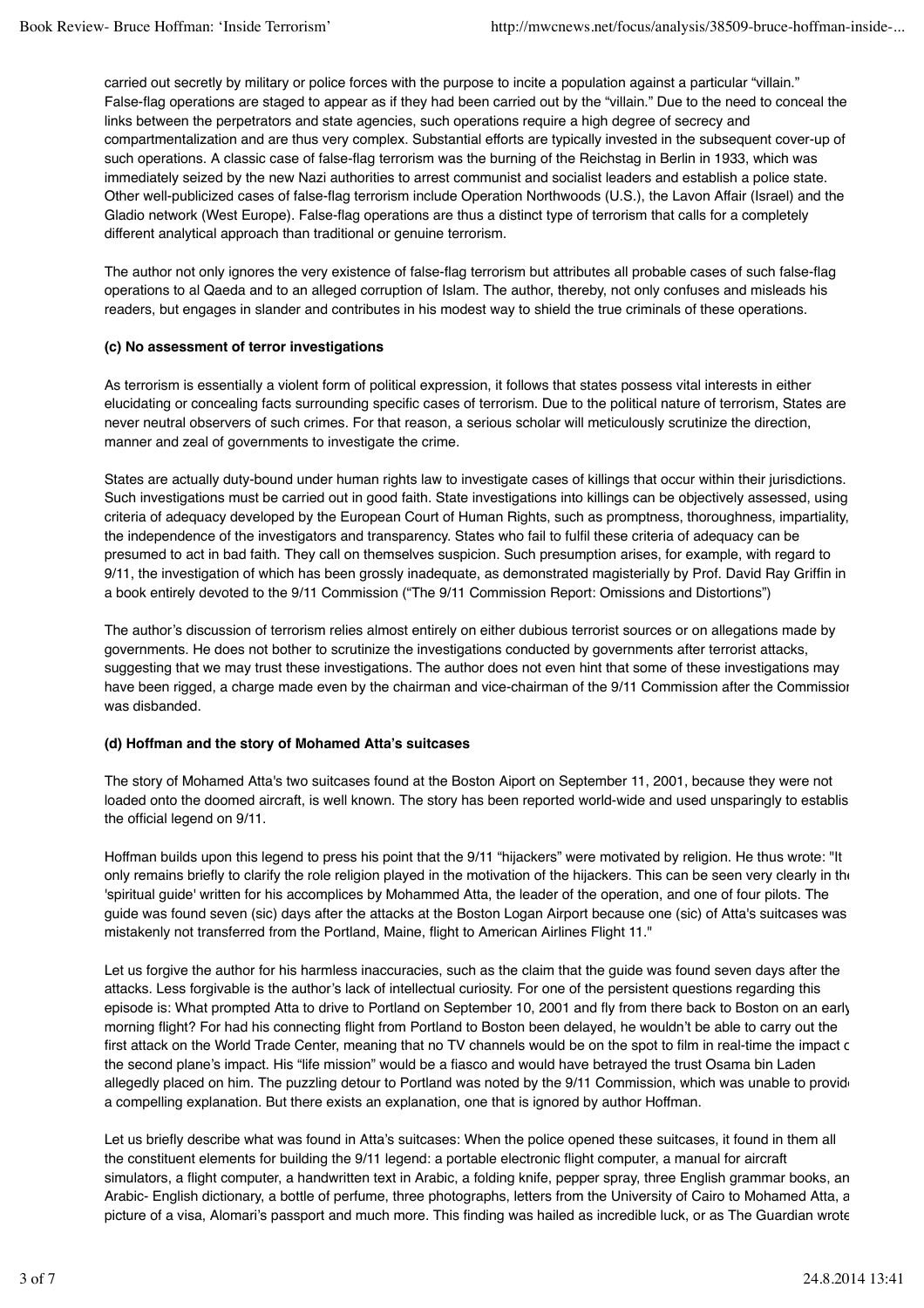on October 1, 2001, "The finds are certainly very fortunate, though some might think them a little too fortunate."

Were all these items packed into the suitcase in order being found by investigators? Perhaps. But in that case, the packers could not have been the "terrorists" because they could not have expected their suitcases to be forgotten in Logan "by mistake." Did the "terrorists", then, pack these items in order that they are destroyed in the aircraft crash? Perhaps. But in that case, why did they pack a folding knife and pepper spray into the suitcases, instead of taking these tools along on their bodies for use in the hijackings? Neither explanation makes sense.

Bruce Hoffman does not consider the possibility that Atta's suitcases and their contents might have been planted there to be found. This possibility occurred, however, to may who observed with bewilderment the sheer quantity of incriminating items found almost immediately in the suitcases and in other locations. Hoffman can, however, be forgiven for ignoring what Philip A. DePasquale, a baggage expediter at Logan Airport in Boston, told the staff of the 9/11 Commission staff on February 10, 2004, regarding these suitcases (source: FBI document 302-46163, quoted in MFR04016228 of the 9/11 Commission). DePasquale told the staffers that the suitcases carried a "covert tag from US Airways [in Portland] to warn that Atta and his luggage were a security issue." That means that someone at US Airways was told of Atta's alleged "security threat" before the attacks had started. In other words: Someone knew who Atta was, monitored his movements, and ensured that baggage handlers at Logan will retain Atta's bags.

Readers may reflect upon DePasquale's testimony and its implications regarding the events of 9/11.

#### **(e) Terrorist "manuals"**

On page 251 the author cites "manuals" for the wannabe terrorist, that were allegedly found by unidentified persons on undisclosed dates in unspecified Qaeda's training camps in Afghanistan. These "manuals" are cited by the author as a result of al Qaeda absorbing "lessons" from previous experience "in order to help its operatives blend in in Western environments and avoid attracting attention." These manuals include advice such as:

- "Don't wear short pants that show socks when you're standing up. The pants should cover the socks, because intelligence authorities know that fundamentalists don't wear long pants...
- Underwear should be the normal type that people wear, not anything that shows you're a fundamentalist.
- Not long before traveling especially from Khartoum the person should always wear socks and shoes to [get] riderly of cracks [in the feet that come from extended barefoot walking], which take about a week to cure...
- You should differentiate between men and women's perfume. If you use women's perfume, you are in trouble."

Leaving aside these highly bizarre admonitions, it is interesting that the authors of these "manuals" used the term "fundamentalist" to describe their own movement. Is this how jihadists refer to themselves or were the authors perhaps half-baked orientalists working for RAND Corporation?

If the purpose of the "manuals" had been to help al Qaeda operatives "to avoid attracting attention" in Western environments, as argued by author Hoffman, there is no indication that these "manuals" warned wannabe terrorists to avoid the police in "enemy territory". For the alleged 9/11 terrorists were repeatedly arrested in the United States for too fast driving and one of them even complained to the local police about being mugged. Mohamed Atta once attracted unusual attention to himself by leaving a small aircraft in the middle of the runway of Miami airport, because he did not know how to restart the engine. This would normally cause him to lose his flight license or trigger an inquiry. But not in his case. He apparently had some protectors at higher places.

Author Hoffman blithely ignores all these widely reported facts, which would have seriously dented the theories he promotes.

#### **Conclusions**

My findings above confirm what German intellectual Reinhard Jellen once wrote, namely that "ignorance and pretension [are today ] not obstacles, but on the contrary prerequisites for professional success." This can be observed in the case c Bruce Hoffman and others in the same league. That such a book was published by Columbia University Press taints seriously the credibility of that publisher.

While utterly useless as a textbook on terrorism, Bruce Hoffman's book can be profitably used by aspiring academic prostitutes.

#### **Select Bibliography**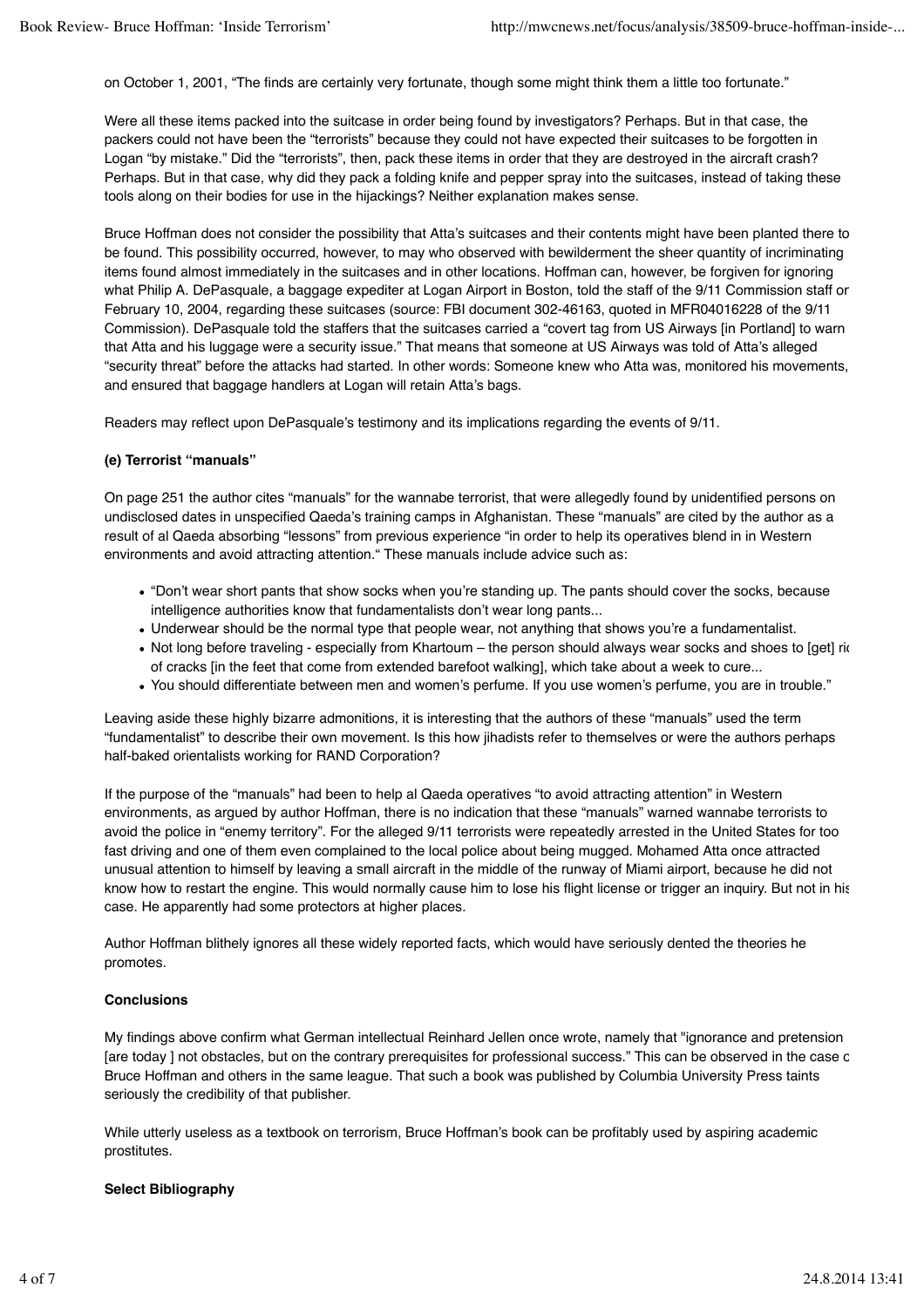- Aaronson, Trevor, "The Informants", Mother Jones, September/October 2011, at http://www.motherjones.com /politics/2011/08/fbi-terrorist-informants
- Aggoun, Lounis and Jean-Baptiste Rivoire, Françalgérie, crimes et mensonges d'États, La Découverte (Paris) 2004
- Ahmed, Nafeez Mosaddeq, The London Bombings: An Independent Inquiry, Duckworth (London), 2006
- Ahmed, Nafeez Mosaddeq, The War on Truth: 9/11, Disinformation, and the Anatomy of Terrorism, Olive Branch Press, Northampton (Mass.), 2005
- Davidsson, Elias: Hijacking America's Mind on 9/11, Algora Publishers, New York, 2013
- Fetzer, James H.(ed.), The 9/11 Conspiracy: The Scamming of America, Carus Publ. Co. (Illinois) 2007
- Gaffney, Mark H., The 9/11 Mystery Plane and the Vanishing of America, Trine Day LCC (Oregon) 2008
- Griffin, David Ray, 9/11 Contradictions: An Open Letter to Congress and the Press, Olive Branch Press (Northampton) 2008
- Griffin, David Ray, Christian Faith and the Truth Behind 9/11, Westminster John Know Press (Louisville, London) 2006
- Griffin, David Ray, The 9/11 Commission Report: Omissions and Distortions, Olive Branch Press (Northampton) 2005
- Griffin, David Ray, The New Pearl Harbor Revisited: 9/11, the Cover-Up, and the Exposé, Olive Branch Press (Northampton) 2008
- Griffin, David Ray, The New Pearl Harbor: Disturbing Questions about the Bush Administration and 9/11, Olive Branch Press (Northampton) 2004
- Henshall Ian and Rowland Morgan, 9.11 Revealed: Challenging the Facts behind the War on Terror, Robinson (London) 2005
- Hopsicker, Daniel, Welcome to Terrorland: Mohamed Atta and the 9-11 Cover-Up in Florida, The Mad Cow Press (Oregon) 2004
- Keenan, Jeremy, The Dark Sahara: America's War on Terror in Africa, Pluto Press (London) 2009
- Kollerstrom, Nick, Terror on the Tube: Behind the Veil of 7/7, Progressive Press, California, 2011
- Lance, Peter, The 9/11 Commission Cover-Up: What the Government is Still Hiding About the War on Terror, ReganBooks, 2004
- Lance, Peter, Triple Cross: How Bin Laden's Master Spy Penetrated the CIA, the Green Berets, and the FBI, HarpersCollings Publishers, New York, 2006
- Miquel, Mathieu, "Attentats de Madrid: l'hypothèse atlantiste", Réseau Voltaire, 6 novembre 2009, at http://www.voltairenet.org/article162639.html
- Morgan, Rowland, Flight 93 Revealed: What really happened on the 9/11 'Let's Roll' flight? Robinson (London) 2006
- Rooper Alison (executive producer of film): "Massacre in Luxor", BBC, 2002, at http://news.bbc.co.uk /2/hi/programmes/correspondent/2546737.stm
- Ruppert, Michael C., Crossing the Rubicon: The Decline of the American Empire and the End of the Age of Oil, New Society Publishers, 2004
- Samraoui, Mohammed, Chronique des années de sang: Algérie comment les services secrets ont manipulé les groupes islamstes, Editions Denoël (Paris) 2003
- Scott, Peter Dale, The Road to 9/11: Wealth, Empire and the Future of America, University of California Press, 2007
- Tarpley, Webster Griffin, 9/11 Synthetic Terrorism Made in USA, Progressive Press, 2006
- Zwicker, Barrie, Towers of Deception: The Media Cover-Up of 9/11, New Society Publishers, 2006

**Recommend** Sign Up to see what your friends recommend.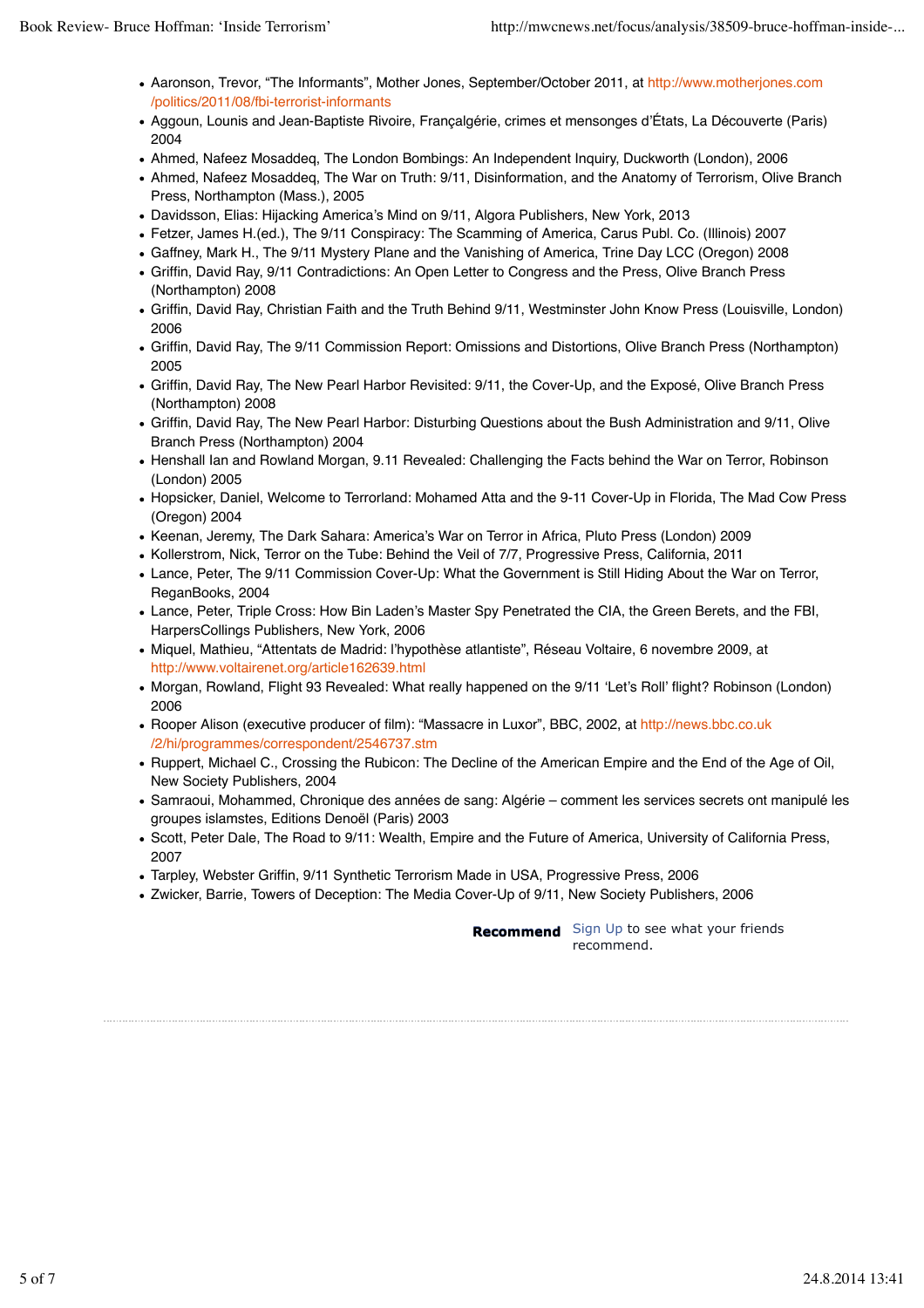

blog comments powered by Disqus

back to to